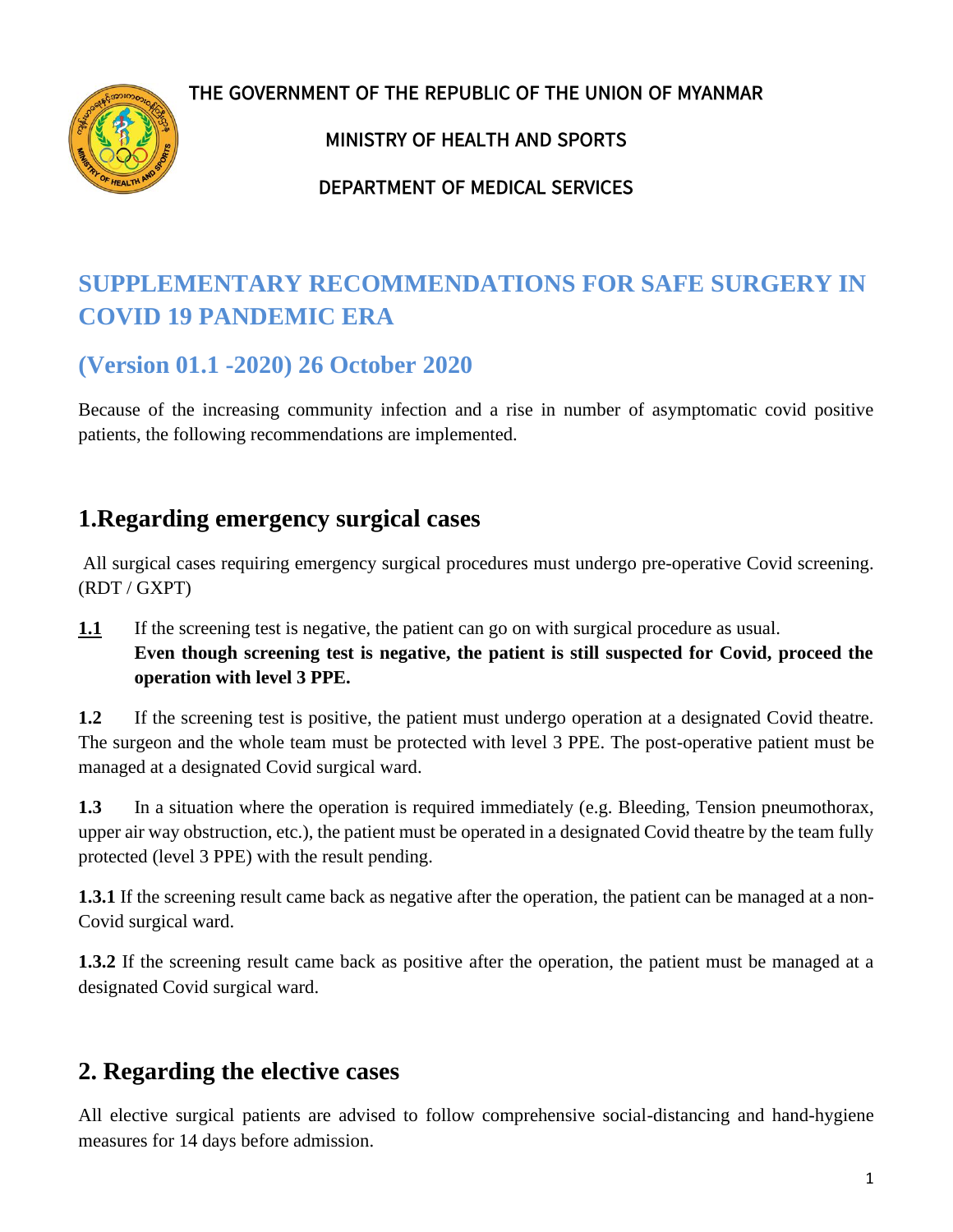All surgical cases requiring elective surgical procedures must undergo pre-operative Covid screening. (RDT / GXPT)

**2.1** If the screening test is negative, the patient can carry on with surgery as a routine procedure within 48-72 hours from the screening test. (Not the time of result issued)

**2.2** If the screening test is positive, the surgery must be postponed and the patient moved to Covid quarantined center for **11-20 days (according to discharge criteria for Covid 19 confirmed patients Ver 6). After discharged from covid center, elective surgery can be done after one week, either Home isolation or Hospital isolation. If available,** the screening test is repeated 2 days prior to operation and the same algorithm is to follow as described above.

# **3. Regarding Covid-positive patients presenting with surgical symptoms**

When a patient in Covid ward presents with surgical symptoms, he/she must be jointly managed by physicians and surgeons.

If the patient needs urgent surgical intervention, it must be done at designated Covid theatre by the team fully protected with level 3 PPE.

# **4. Special situations**

**4.1** If a post-op patient develops Covid symptoms (e.g. Fever, cough, dyspnea, anosmia, etc.), the screening test is performed and physician consulted immediately.

4.1.1 If the screening test is negative, the patient must be treated as non-Covid surgical patient.

4.1.2 If the screening test is positive, the patient must be moved to Covid surgical ward and managed. The operation theatre team must be informed and vigorous contact tracing must be done. Theatre facilities need to be sterilized according to the guidelines.

**4.2** In a facility where screening is not available, the followings are suggested.

4.2.1 Surgical emergency cases requiring procedure must be done with full protection of the team (level 3 PPE).

4.2.2 Elective surgical cases should be referred to a hospital with screening facility. If the referral is not possible, 14 days quarantine prior to procedure and level 3 PPE protection is advised.

4.2.3 Covid patients with underlying surgical diseases (CA breast, Non-obstructive CA colon, etc.) must be treated for Covid-related problems first. Surgical management must be delayed until the patient is Covid free.